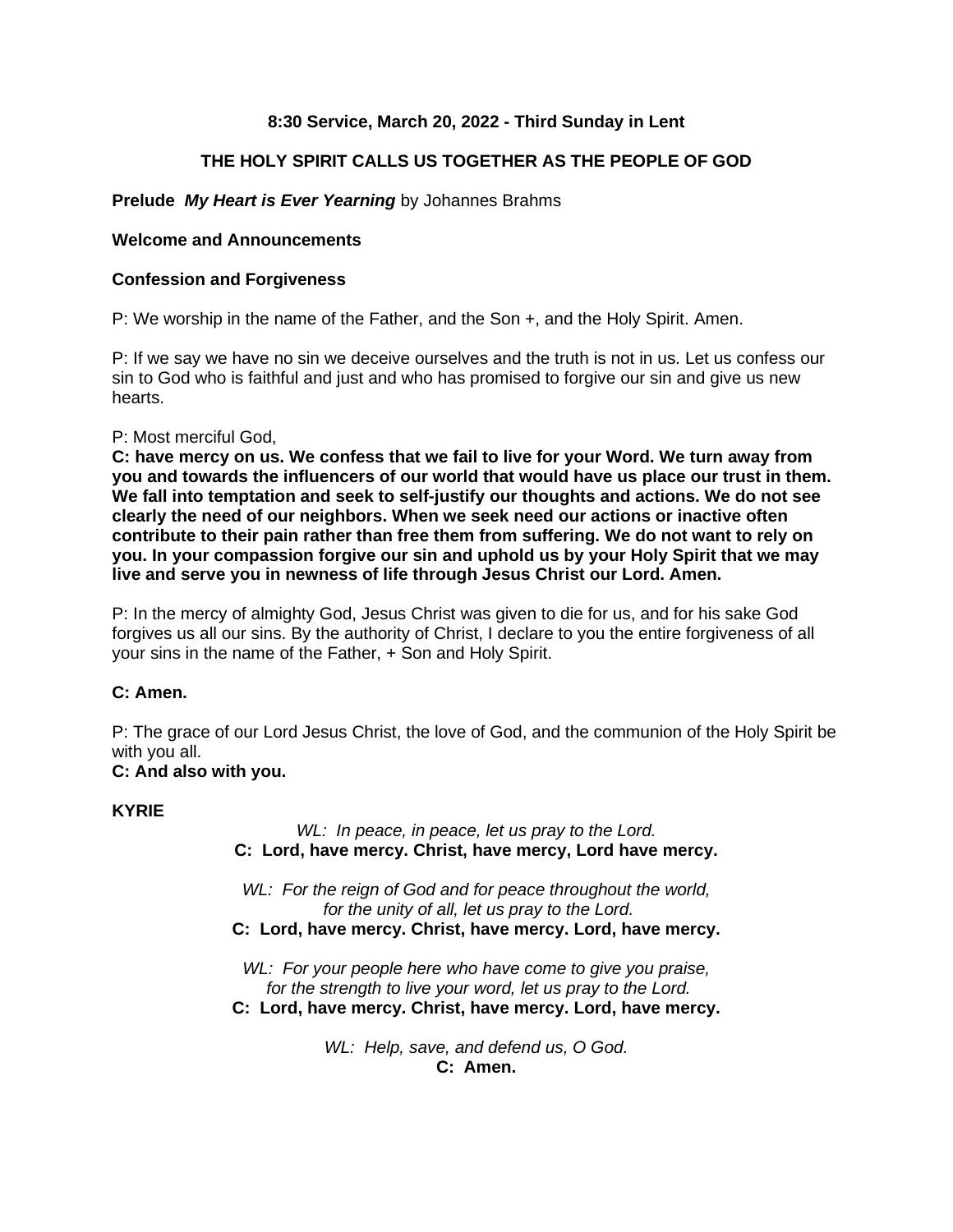**Prayer of the Day**

*WL: Let us Pray,*

**C: Eternal God, your kingdom has broken into our troubled world through the life, death, and resurrection of your Son. Help us to hear your word and obey it, and bring your saving love to fruition in our lives, through Jesus Christ, our Savior and Lord, who lives and reigns with you and the Holy Spirit, one God, now and forever. Amen.**

### *GOD SPEAKS TO US IN SCRIPTURE, PREACHING AND SONG*

**FIRST READING Isaiah 55: 1-9**

**SECOND READING 1 Corinthians 10: 1-13**

**CHILDREN'S MESSAGE**

**GOSPEL ACCLAMATION** *Return To God*

## **Return to God with all your heart, the Source of grace and mercy; Come seek the tender faithfulness of God. (Repeat)**

**GOSPEL Luke 13: 1-9** After the Reading: The Gospel of the Lord. **C: Thanks be to God.**

#### **MESSAGE**

**HYMN OF THE DAY Guide Me Ever, Great Redeemer** (ELW #618)

**1 Guide me ever, great Redeemer, pilgrim through this barren land. I am weak, but you are mighty; hold me with your pow'rful hand. Bread of heaven, bread of heaven, feed me now and evermore, feed me now and evermore.**

- **2 Open now the crystal fountain where the healing waters flow; let the fire and cloudy pillar lead me all my journey through. Strong deliv'rer, strong deliv'rer, shield me with your mighty arm, shield me with your mighty arm.**
- **3 When I tread the verge of Jordan, bid my anxious fears subside;**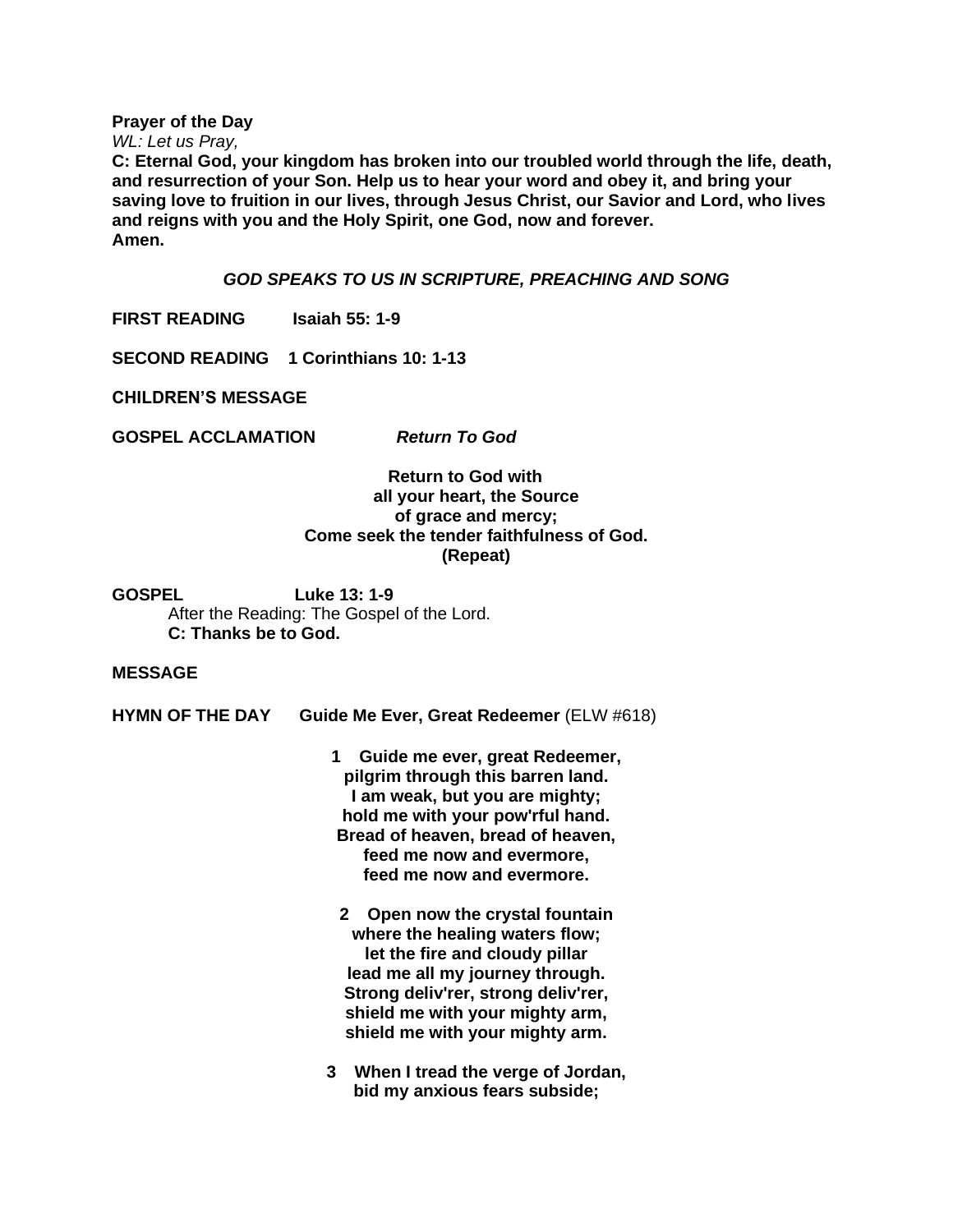#### **death of death and hell's destruction, land me safe on Canaan's side. Songs and praises, songs and praises, I will raise forevermore, I will raise forevermore.**

## **APOSTLE'S CREED** *WL: Let us confess our faith in the words of the Apostles' Creed:*

**C: I believe in God, the Father almighty, creator of heaven and earth. I believe in Jesus Christ, God's only Son, our Lord, who was conceived by the Holy Spirit, born of the virgin Mary, suffered under Pontius Pilate, was crucified, died, and was buried; he descended into hell.**

**On the third day he rose again; he ascended into heaven, he is seated at the right hand of the Father, and he will come to judge the living and the dead.**

**I believe in the Holy Spirit, the holy catholic church, the communion of saints, the forgiveness of sins, the resurrection of the body, and the life everlasting. Amen.**

## **RECEPTION OF NEW MEMBERS**

**THE PRAYERS** *WL: Lord in your mercy,*  **C: Hear our prayer.** 

**SHARING A SIGN OF CHRIST'S PEACE**

P: The peace of the Lord be with you always!

**C: And also with you!**

# **GOD FEEDS US WITH THE PRESENCE OF JESUS CHRIST**

**OFFERING Ministry Team Update – Church In Society**

**OFFERATORY** *Surely the Presence of the Lord is in This Place* by CLC Choir

#### **OFFERING PRAYER**

P: Merciful God,

**C: as grains of wheat scattered upon the hills were gathered together to become one bread, ho let your church be gathered together from the ends of the earth into your kingdom, for yours is the glory through Jesus Christ, now and forever. Amen.**

**GREAT THANKSGIVING**

**SANCTUS**

**WORDS OF INSTITUTION**

**LORD'S PRAYER**

**COMMUNION HYMNS** *Lamb of God*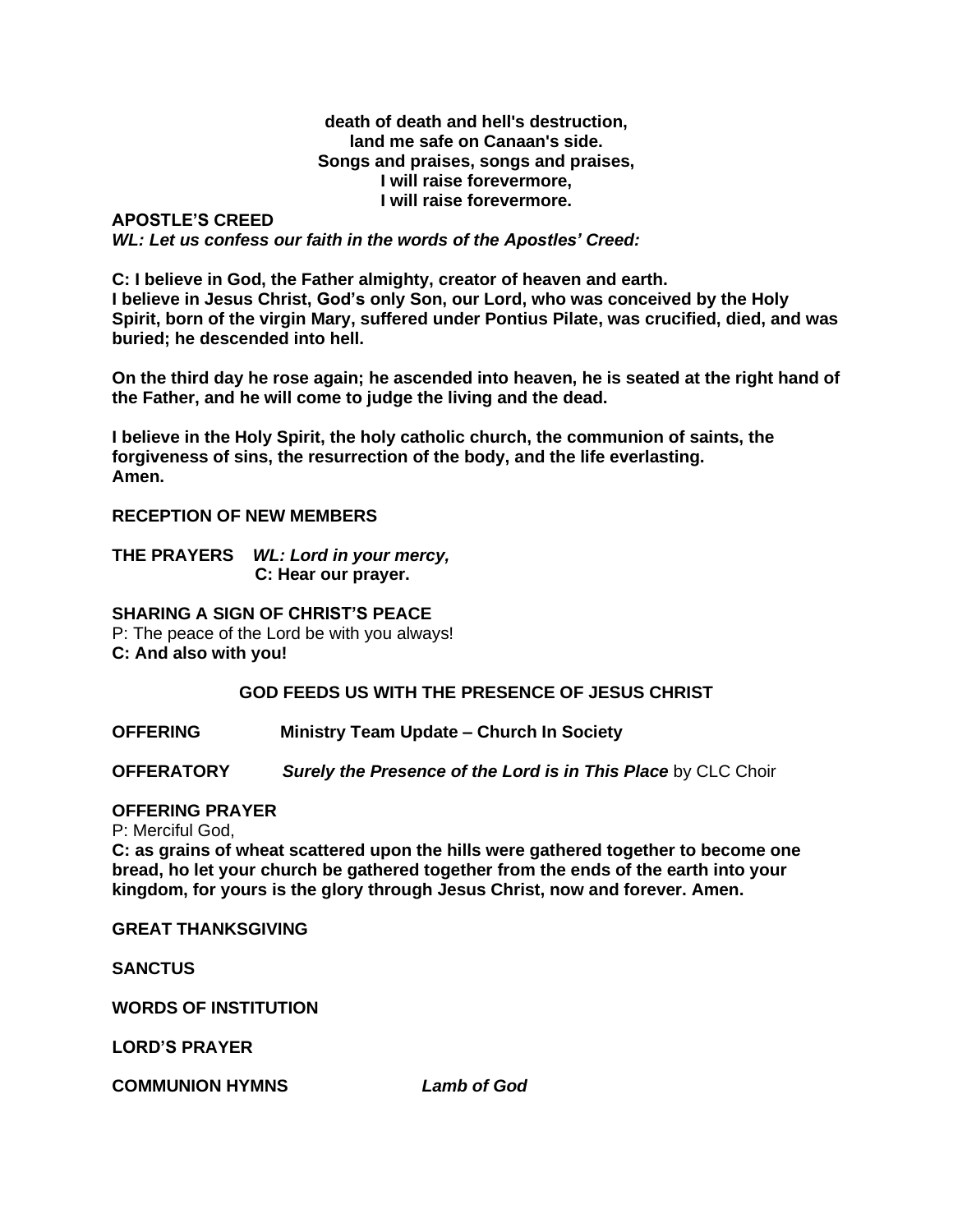**Lamb of God, you take away the sin of the world: have mercy on us, mercy on us, mercy on us.**

**Lamb of God, you break the chains of hatred and fear: have mercy on us, mercy on us, mercy on us.**

**Lamb of God, you are the way of justice and peace: have mercy on us, mercy on us, mercy on us.**

**Lamb of God, you are the way of mercy and love: have mercy on us, mercy on us, mercy on us.**

> **Lamb of God, you take away the sin of the world: grant us peace, grant us peace, grant us peace.**

*O Living Bread from Heaven* (ELW #542*)*

**1 O living Bread from heaven, how well you feed your guest! The gifts that you have given have filled my heart with rest. O wondrous food of blessing! O cup that heals our woes! My heart, this gift possessing, in thankful song o'er flows.**

**2 My Savior, you have led me within your holiest place, and here yourself have fed me with treasures of your grace; for you have freely given what earth could never buy,**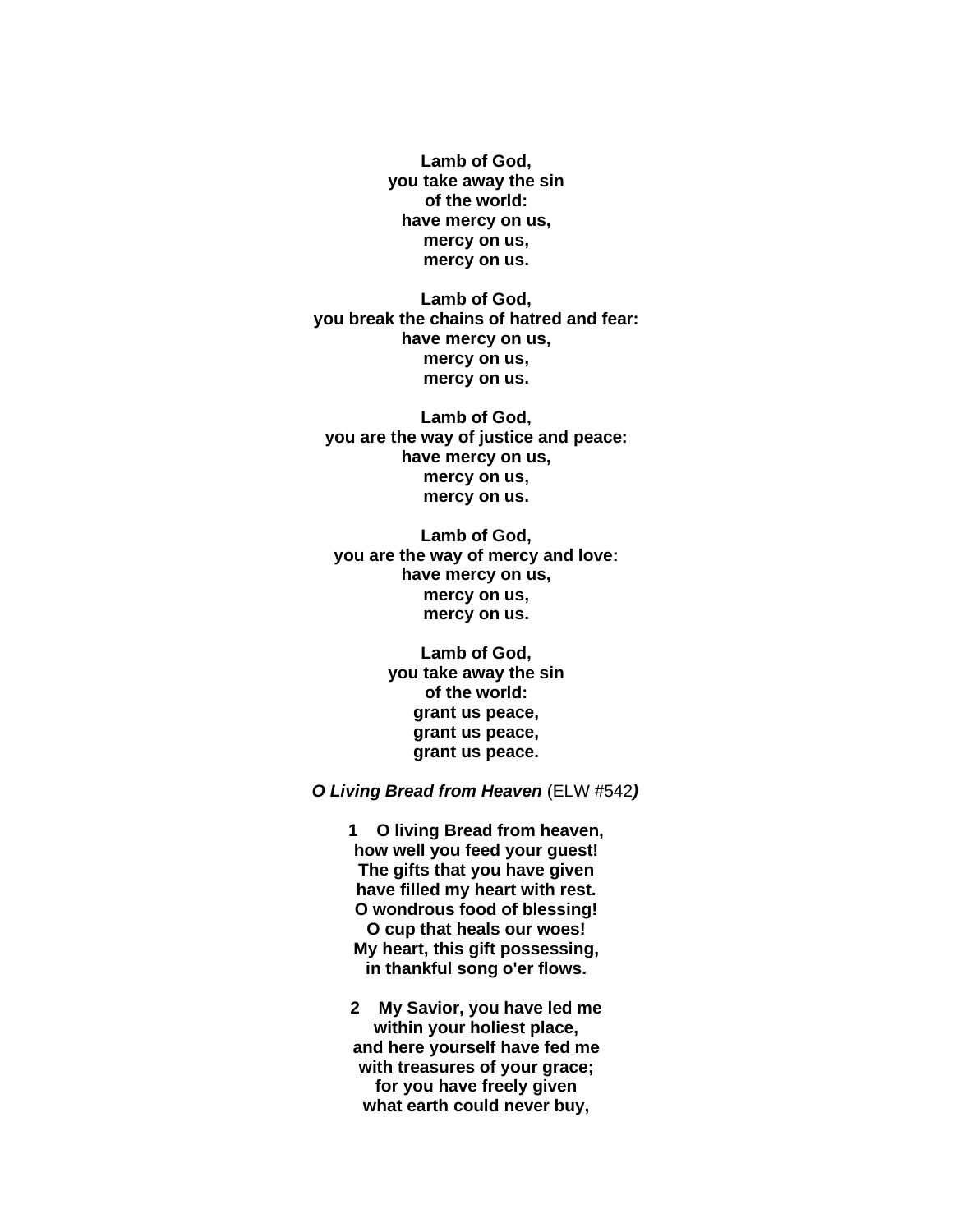**the bread of life from heaven, that now I shall not die.**

**3 You gave me all I wanted; this food can death destroy. And you have freely granted the cup of endless joy. My Lord, I do not merit the favor you have shown***;* **and all my soul and spirit bow down before your throne.**

**4 Oh, grant me then, well-strengthened with heav'nly food, while here my course on earth is lengthened, to serve you, free from fear; and bring me home to praise you where none can peace destroy, where I will ever raise you glad songs in endless joy.**

## **COMMUNION BLESSING**

## **COMMUNION PRAYER**

P: Let us pray.

**C: O God, we thank you for gathering and feeding us as a mother hen embraces her young. Release us now to go on our way in these forty days, ready to see our work as prayer, ready to fast from complacency, and ready to share with those in need; through Jesus Christ, our Savior and Lord. Amen.**

### **GOD BLESSES US AND SENDS US IN MISSION TO THE WORLD**

#### **BLESSING**

P: The Lord Bless you and keep you. The Lord's face shine upon you and be gracious unto you. The Lord look upon you with favor and give you God's peace. Amen.

**CLOSING SONG** *Jesus is a Rock in a Weary Land*(ELW #333)

#### *Refrain*

**Jesus is a rock in a weary land, a weary land, a weary land; my Jesus is a rock in a weary land, a shelter in a time of storm.**

**1 No one can do like Jesus, not a mumbling word he said; he went walking down to Lazarus' grave, and he raised him from the dead.** *Refrain*

> **2 When Jesus was on earth, the flesh was very weak;**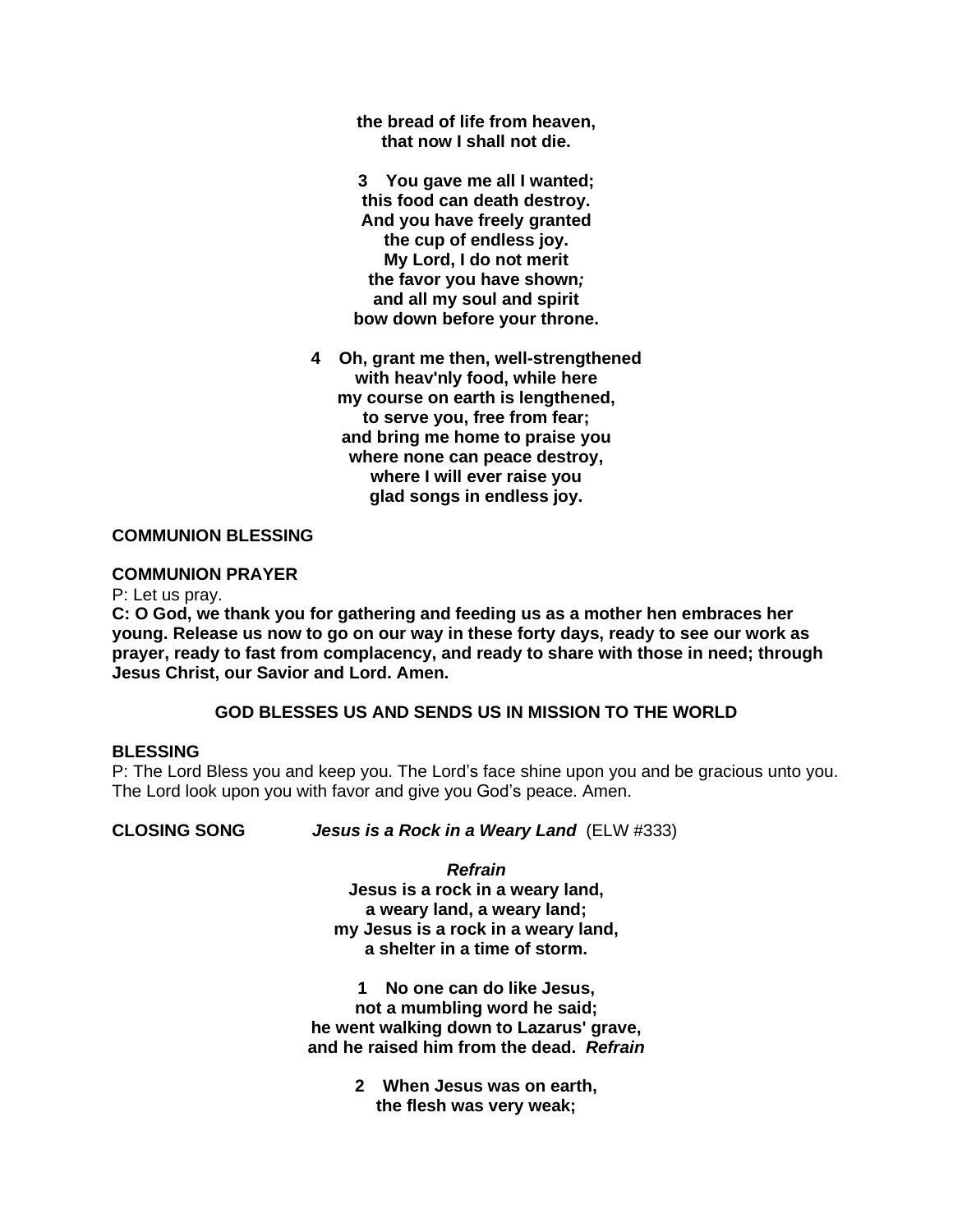### **he took a towel and girded himself and he washed his disciples' feet.** *Refrain*

## **3 Yonder comes my Savior, him whom I love so well; he has the palm of victory and the keys of death and hell.** *Refrain*

**SENDING**

P: Go in peace. Christ is with you. **C: Thanks be to God!**

**POSTLUDE** *How Lovely Are Thy Dwellings* by Brahms (from the German Requiem)